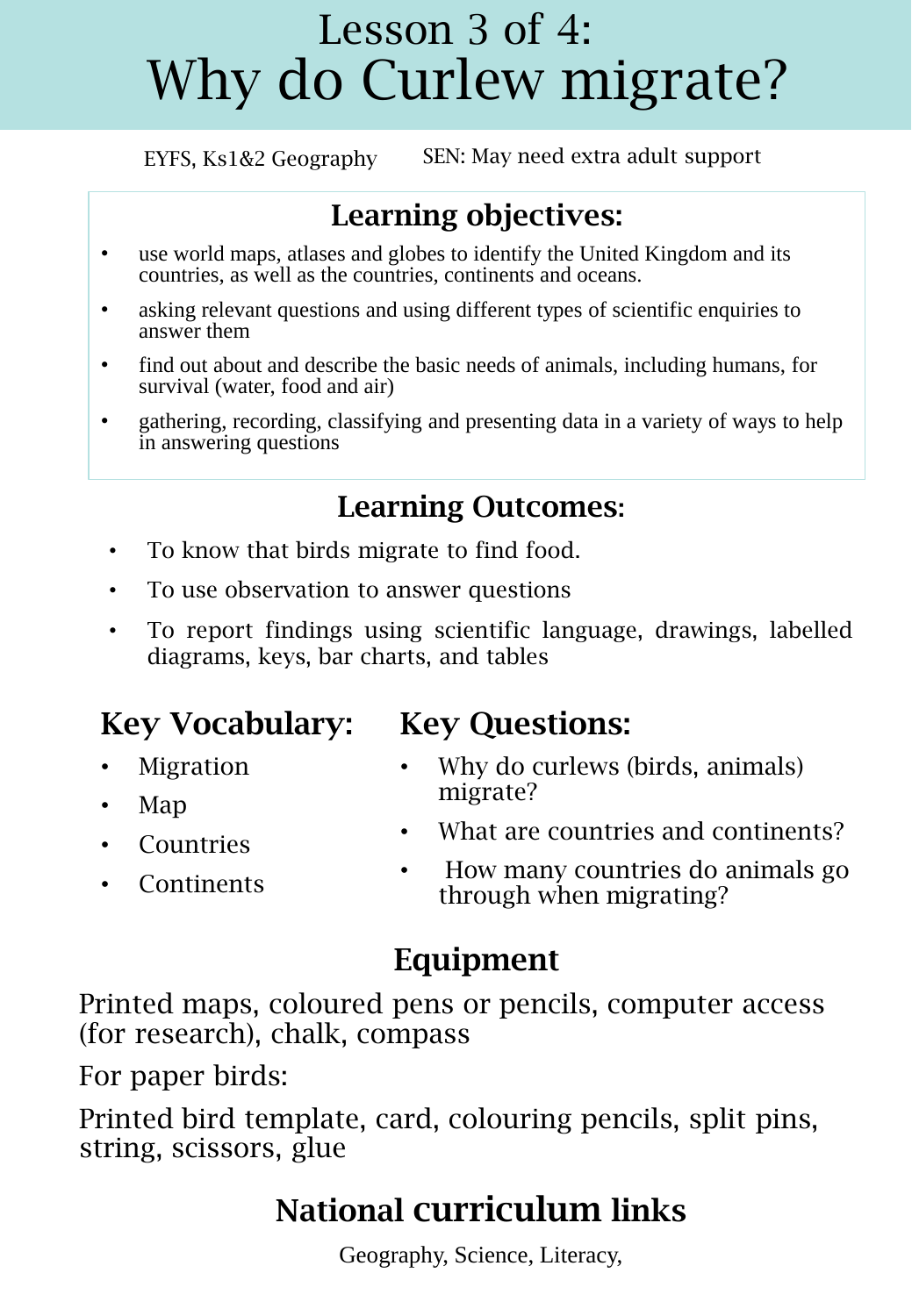### Lesson 3 of 4: Why do Curlew migrate?

### Introduction (10mins)

Curlews are a migratory bird. Does anybody know what migration means? Migratory birds and animals move from one place to another, usually at different seasons, they can cross over many different countries and even whole continents!

Where do you think Curlew go during the winter and the Summer? In Winter they go to coastal areas (such as Cornwall), to estuaries and mudflats to search for food. In summer they travel to grassland or heathlands (like in Shropshire) to make their nests and raise a new generation of Curlew! Can you think of any other birds or animals that migrate?

### Main Activity (30mins)

Migration Mapping – On the map provided you can see the migration route of the Curlew. Split into groups to research other animals that migrate and add these to the map as well. You could use different colours to represent the different animals and to show the season that they are in each location. Some suggestions of species to investigate are listed below:

- Swallow
- Cuckoo
- Nightjar
- **Swift**
- Painted lady butterfly
- Basking shark
- Humpback whale
- Hummingbird hawk moth
- Leatherback turtles
- Reindeer

Think about why these animals are migrating and write down some interesting facts you learn to share with the class. How many Countries do they go through? Do they change continents? Are there any migrating animals that you have seen locally?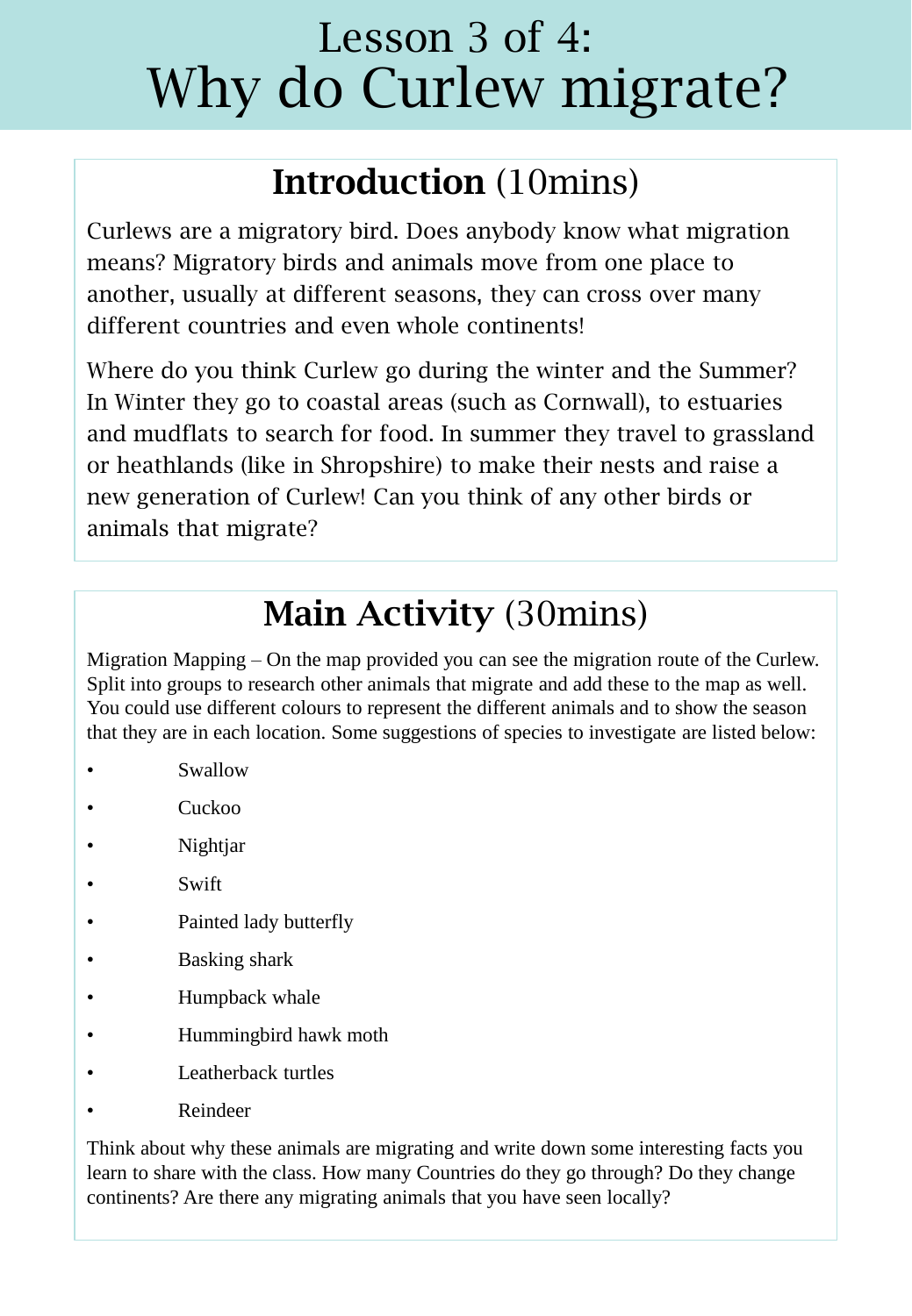### Lesson 3 of 4: Why do Curlew migrate?

### Additional activities

Colour in and cut out the Curlew template. When you've made your flying curlews have a 'migration' around the playground, decide and mark where the countries are in the playground (you could get the children to do this in chalk) and shout them out for children to 'migrate' their birds.

Bonus: In groups use compass directions, hand drawn maps and landmark to create a route from one location to another, include at least one stopping point where they must collect an item (representing animals stopping for food and rest). Groups must then swap directions in see if they can get from start to finish successfully.

**Students will:** Know that birds migrate to find food and that they can cross countries to do so.

Teacher will: Prepare resources, guide lesson and support.

Less able students will: Know that some animals move to find food.

Most students will: Name some migratory animals and understand what migration means

More able students will: Name some migratory animals and the countries or continents them move to and from.

Adaptions for less able students: Provide one to one support and encouragement

Extensions:

| Plenary (10mins):                                           | <b>Assessment</b> |
|-------------------------------------------------------------|-------------------|
| Discussion: Why do Curlew migrate? Where do they migrate to | <b>Methods</b>    |
| and from? Do they change countries?                         | Questioning       |
| Discuss what they found out about other migratory animals.  | Group discussion  |
| Assessment criteria:                                        | Peer discussion   |
| Children can understand why curlew migrate                  |                   |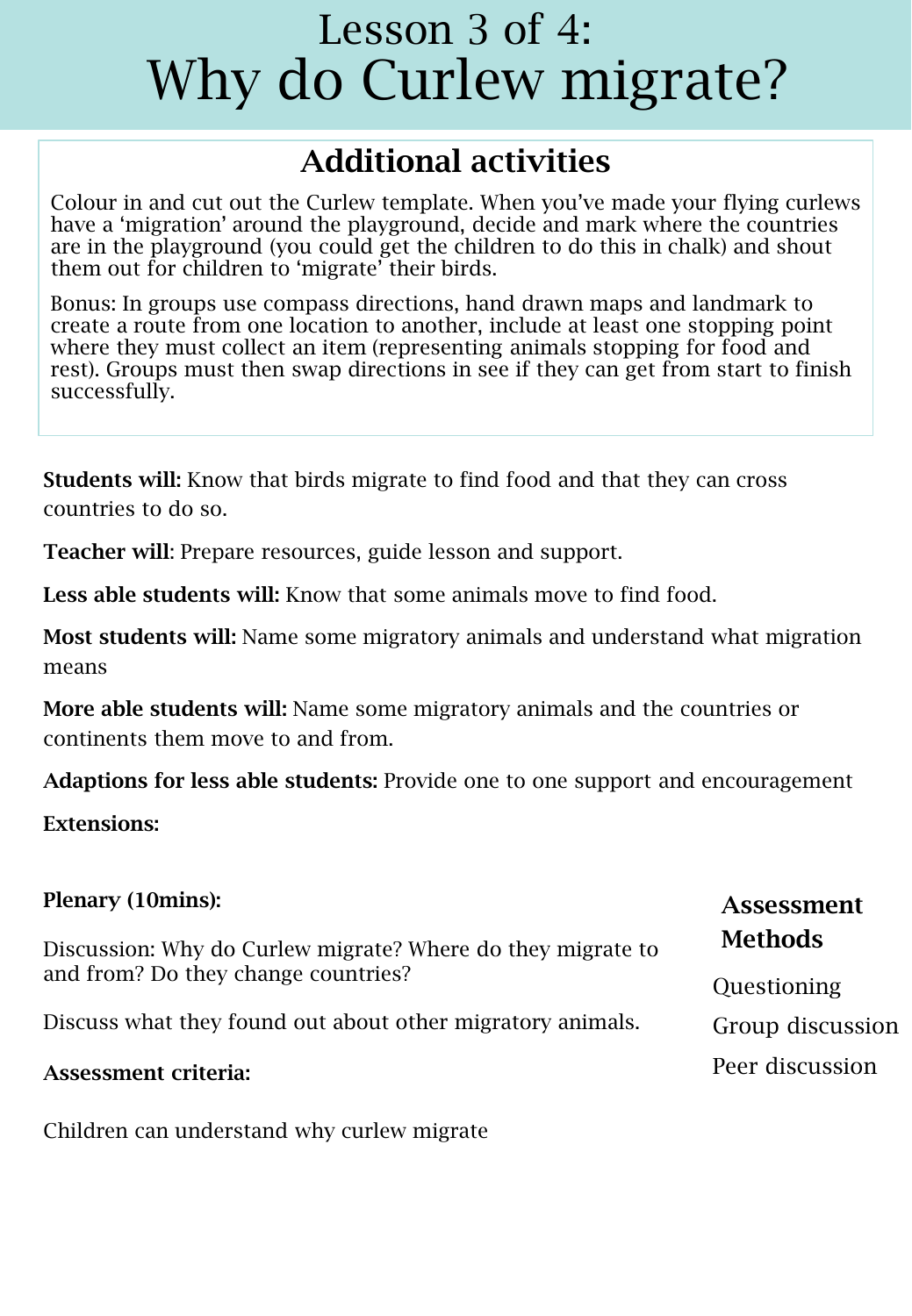### Key

Shropshire Curlew migration



**Summer Home** 

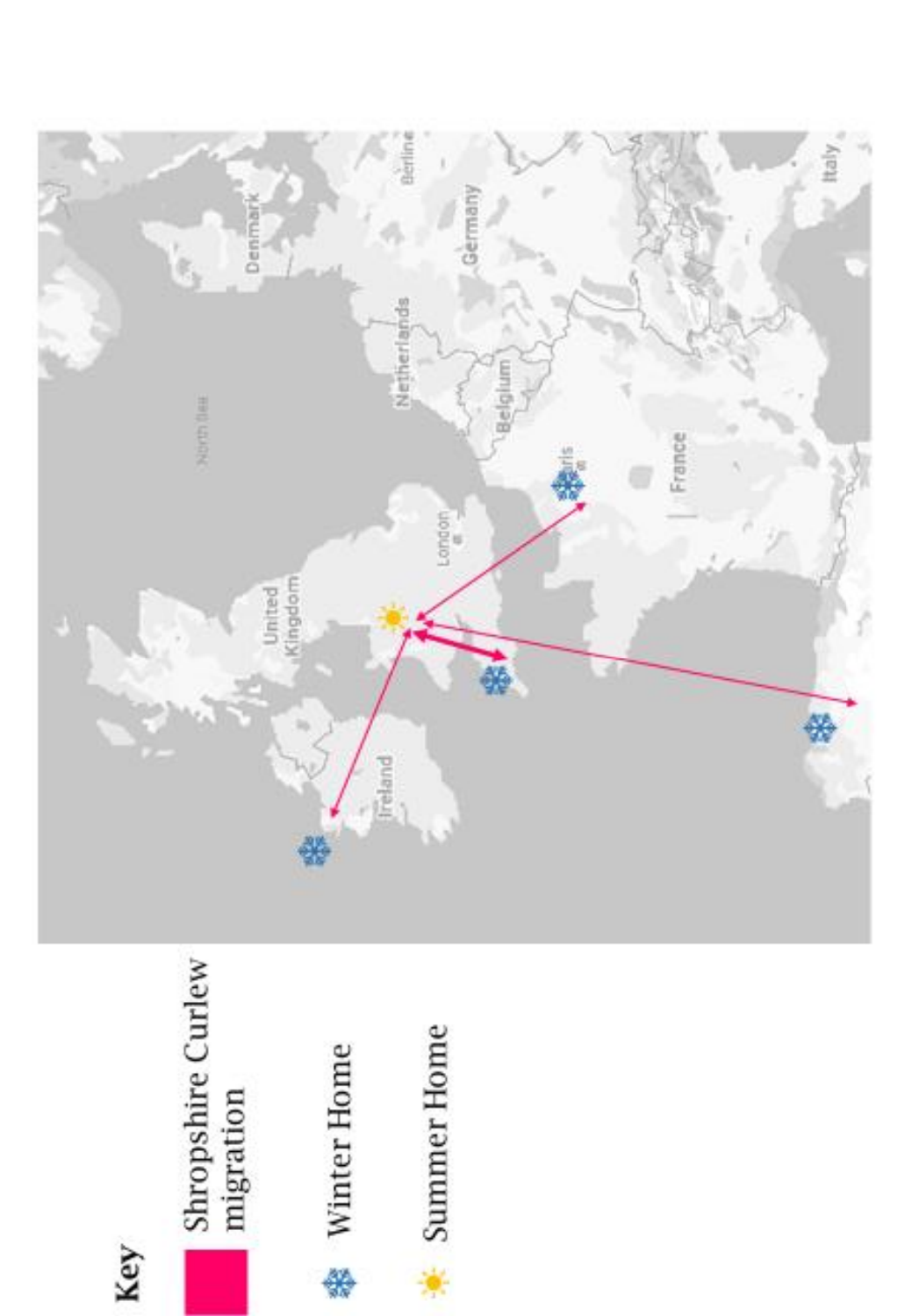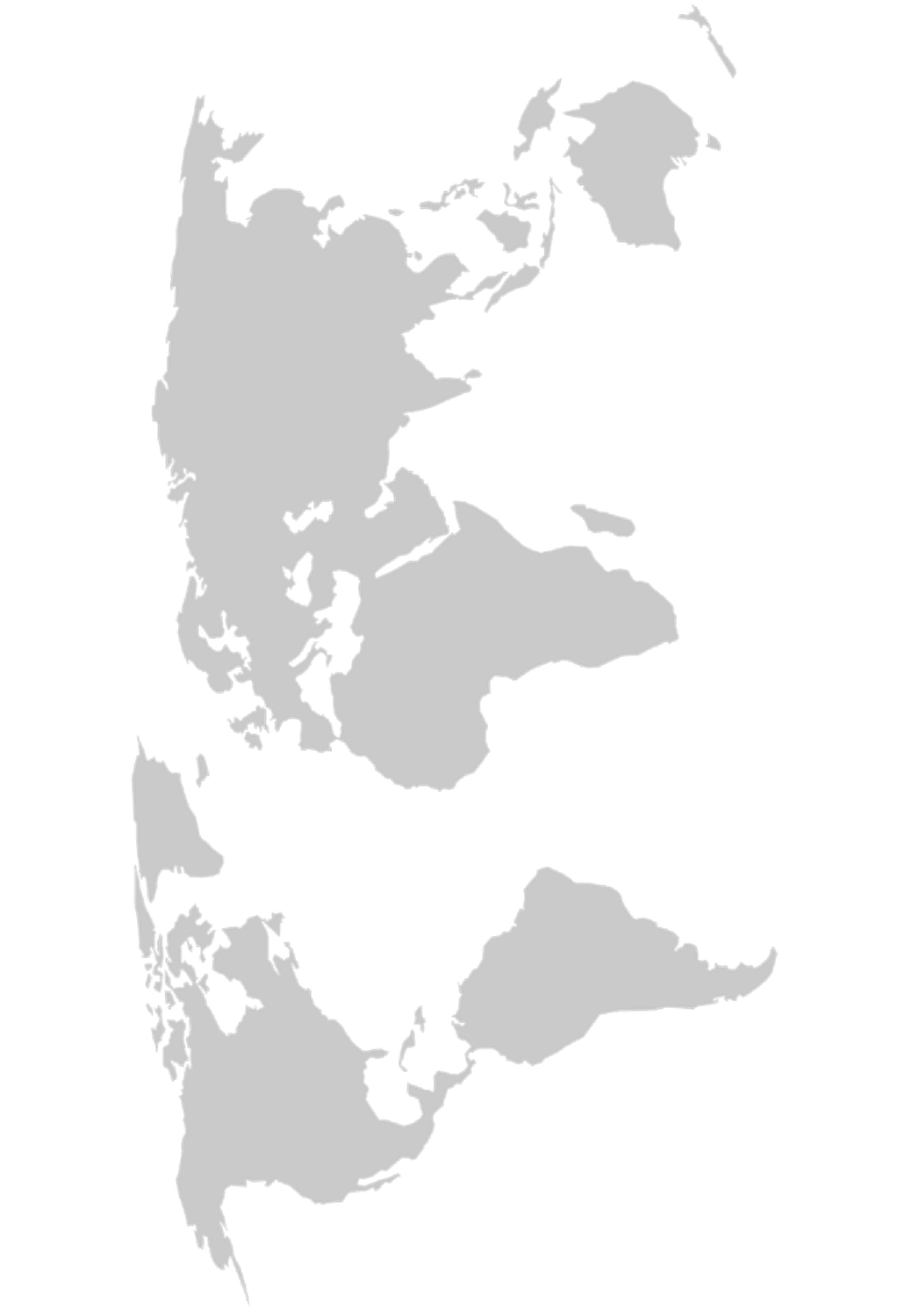# Curlew Puppet Activity  $\rightarrow$





are specially adapted for the habitat they live in. Using the body parts provided, see if you can make your own Curlews curlew.

## Let's create a curlew!

### What you will need

- Scissors
- Split Pins
- pencils/pens Colouring
- Glue
- Printed curlew parts
- 1. Cut out all your outlined curlew parts.
- Decide if your curlew is a male or female by choosing your bill, the longer one is the females.
- Colour all your curlew parts.
- Glue your beak onto your curlew's head where you think it should be.
	- Then carefully pin all your body parts together with the split pins.
- If you are feeling brave you can even trace your leg pieces and do another one so your final curlew will have two. Ġ